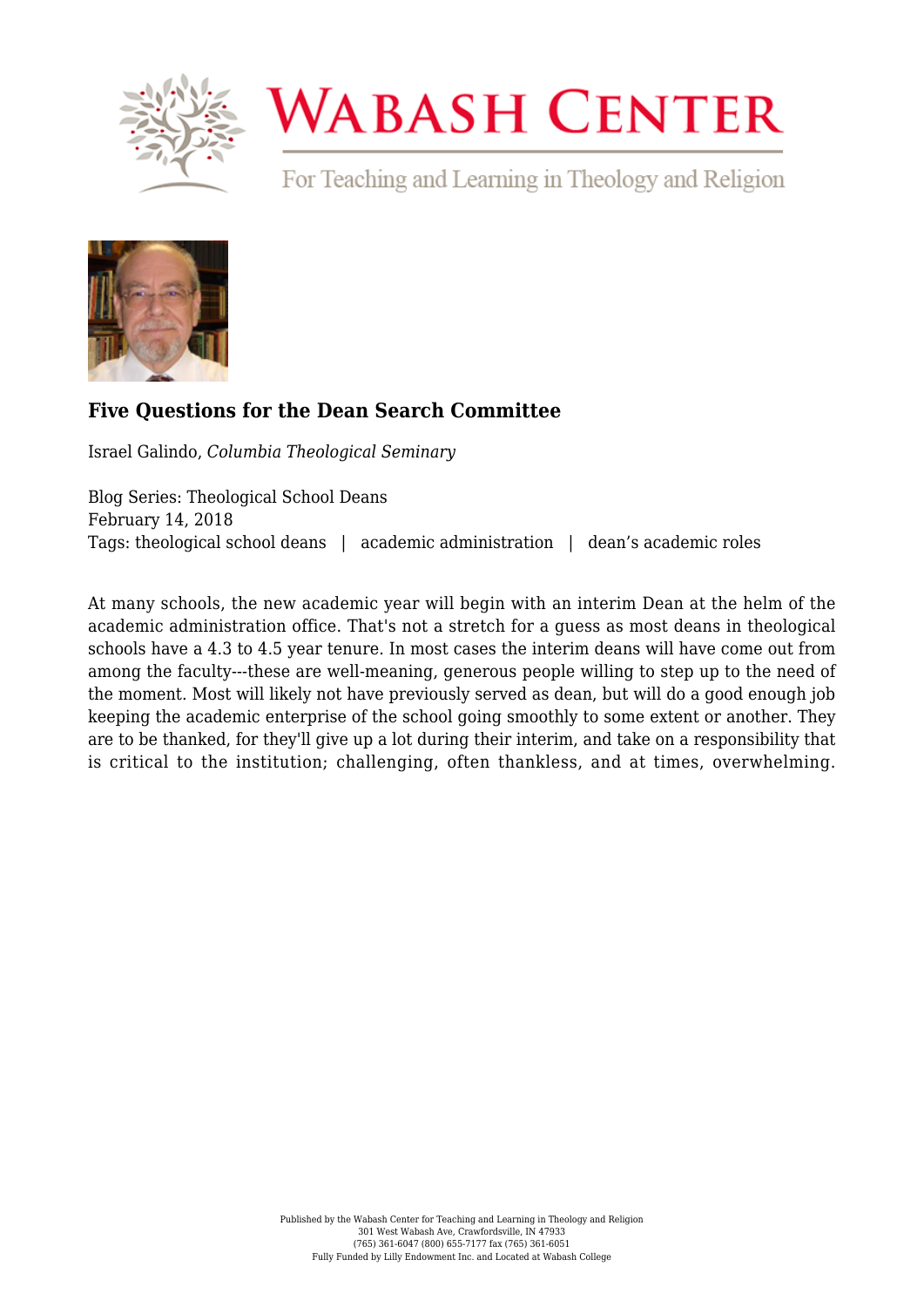

Meanwhile, another group will step up to a different task: searching for the next dean. Before coming up with a list of questions to ask the candidates, the search committee will do well to answer the following questions for themselves:

#### **1. How do we define success?**

Getting clear about what success means in your context and offering that vision to prospective deans is more fruitful than asking the question of them (e.g., "What is your vision of success for our school?" The honest answer to which is, "I can't know that yet."). What constitutes success is contextual to your school. The answer lies in the culture, shared values, academic intent, and the aspirations of your particular school. Some indicators of success are measurable, while others are aspirational. The one will keep you grounded, foster accountability, and inform strategies; the other will pull you forward---especially during difficult times. The clearer you as a search committee are about these, the more helpful in discerning your best choice among candidates.

#### **2. What are the biggest challenges we face?**

While a search committee will put on a good face for a prospective dean and share all the good things about the school, a dean needs to know what challenges she or he will face coming to the position. To the extent the committee has done due diligence in identifying those challenges, has avoided self-referencing ("We're a great school because we believe we are."), and can be transparent and honest, will be the extent a prospective dean can discern whether or not there's a good "fit."

That "fit," however, goes beyond personal likability, transactional familiarity, or cultural affinity. The best "fit" for a dean goes more to function than to role. All deans play the same role (they all have the same job description). Function, however, goes to the needs the school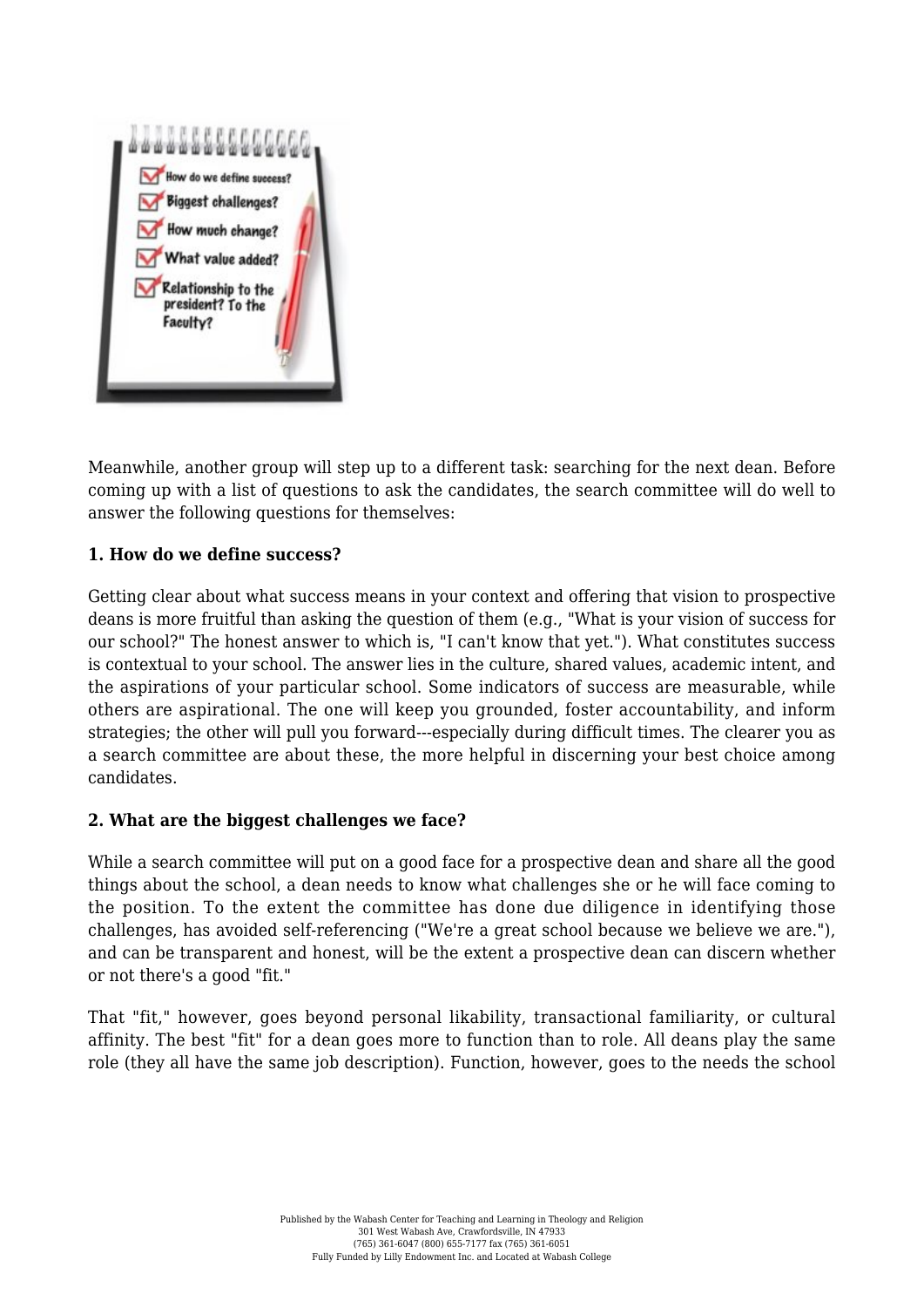has at a particular point in its trajectory and within its contexts. A school in the midst of an institutional transition requires different functions of its dean than a school entering a period of development. A school requiring significant strategic re-organization needs a different dean than does a school in the midst of a crisis.

No mature or experienced dean will be naive enough to think the job will be smooth, easy, or challenge-free. But deans need to know what the school requires of them that may not appear in the job opening announcement. The "right" dean will be the one who can help the school address its challenges.

# **3. In what areas must our new Dean create change and development; and how much change can we stand?**

Helping a school address its challenges will mean bringing about some level of change. A worthwhile conversation with a prospective dean will be about how well the school handles change and responds to challenges. If a school has change-fatigue from recent developments or transitions, it's not likely it will respond to an energetic, enthusiastic dean who sees herself as a "change agent," or to the impatient dean who "wants everything done by yesterday."

Deans will of necessity bring about change in the institution---it's the nature of the job. How much change a school can stand is a product of capacity and willingness. Let the dean know where you stand. At the end of the day, one can only lead the willing. When it comes to making changes and following through, how willing is the school (Faculty, administration, Trustees)?

# **4. In what ways will the new Dean add value to our school?**

Let's face it, the hiring interview process is a process of seduction. Each party does its best to look good and be desired. Even the best-prepared search committee can get snookered by a slick candidate or fall in love with a personality. Secondary characteristics, inconsequential capacities (she's a good skier; he's an avid hiker; she knows Brad Pitt!), and "good feelings about" the candidate can tip the vote in favor of a safe, cool, or comfortable candidate. One question that can provide a corrective to bias is being clear about what value a particular candidate will bring to the school. What will the prospective dean bring to the institution *that you need* and which another cannot provide?

# **5. What was the President's relationship with the last dean? What will be the new relationship?**

While the search committee cannot take responsibility for the relationship between a president and dean---past or future---it is critical that the importance of the relationship be recognized. To a certain extend, a President's relationship to the dean will make or break the job.

A common question during the search interviews with deans is about the triangulation between dean, president, and faculty. Typically, the question is couched in terms of "How strong an advocate will you be for the Faculty?" While insecure faculty members may wish to hear that